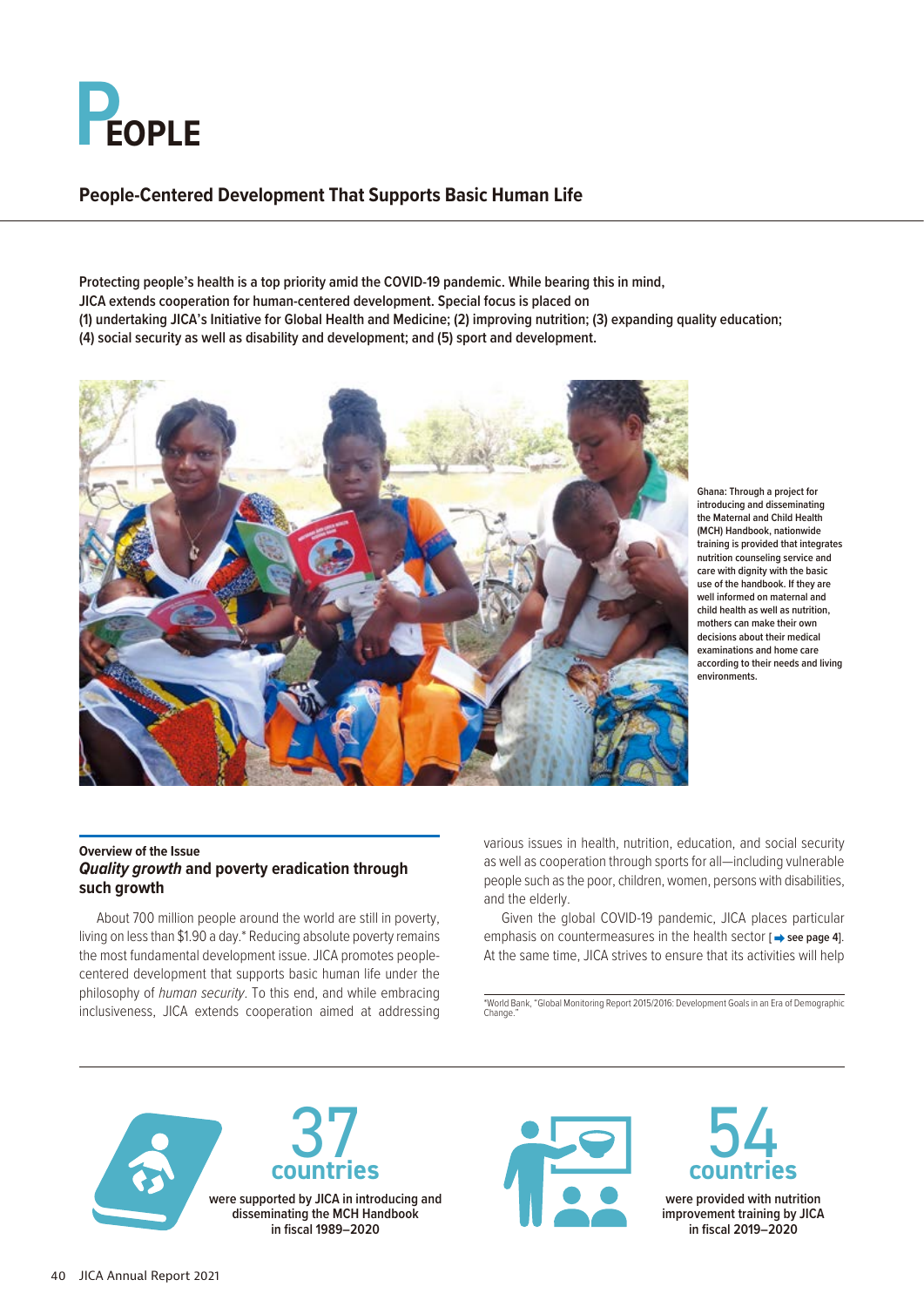

**Unity through sports**

**South Sudan: JICA cooperates with South Sudan's Ministry of Youth and Sports to organize the national sports event for peace and unity, called National Unity Day, every year in Juba, the country's capital. This annual event was first held in 2016. In South Sudan, which has been dogged by inter-ethnic rivalries, the sports event provides an opportunity for young people from across the country to deepen friendship through sports and other interactions regardless of their regions of origin and ethnic backgrounds.**

# **Social security as well as disability and development**

JICA supports the establishment of social security systems that provide a foundation for people's lives and social stability in an effort to help create an inclusive society that embraces vulnerable people, including the elderly, women, children, and persons with disabilities. To this end, JICA trains government officials and others who support the formation and implementation of social security policies. It also undertakes activities aimed at encouraging greater economic and social participation by persons with disabilities. This involves working with the Asia-Pacific Development Center on Disability (APCD) with whom JICA has long cooperated, as well as utilizing digital transformation (DX) [  $\rightarrow$  see the Project on page 43].

In addition, JICA incorporates the perspective of disability and development in its activities to promote mainstreaming of disability.

# **Sport and development**

JICA promotes cooperation for sport and development through collaboration with sport-related organizations in Japan and abroad in order to realize a peaceful society where everyone can enjoy sports. Specific focus is placed on (1) improved access to sports in developing areas; (2) the development of human resources who are healthy both mentally and physically; (3) social inclusion for persons with disabilities and women, among other people; and (4) peacebuilding, all through sports.

minimize the impact of this infectious disease in addressing other issues as well.

**Contribution to the SDGs**

3 AND WELL BEING

4 EDUCATION

 $\mathbf{e}$ 

# **Strategies and Initiatives Aiming for a society where all can live with peace of mind**

# **Undertaking JICA's Initiative for Global Health and Medicine**

JICA is undertaking its Initiative for Global Health and Medicine to focus on response to the COVID-19 pandemic, the most urgent issue of our time, and to advance a resilient health-promoting society **[** $\rightarrow$  **see page 18**]. Through promoting this initiative, JICA aims to contribute to the achievement of Universal Health Coverage (UHC), which ensures that all people receive the health services they need without suffering financial hardship, over the mid- to long term.

Hospitals and research institutions with which JICA has long cooperated in infectious disease control are now working hard as hubs for COVID-19 response in and around the countries where they are based. A case in point is the Noguchi Memorial Institute for Medical Research (NMIMR) in Ghana. At one time, NMIMR accounted for as much as 80% of PCR tests conducted in the country. JICA utilizes such networks in delivering international cooperation to protect health.

# **Improving nutrition**

JICA works on nutrition improvement—including the double burden of malnutrition (undernutrition and overnutrition)—for vulnerable people in developing countries, most notably children. JICA has been making multi-sectoral efforts revolving around health and agriculture. The Initiative for Food and Nutrition Security in Africa (IFNA) is working on nutrition improvement for 200 million children in Africa.

# **Expanding quality education**

JICA helps expand quality education to improve children's learning. Such cooperation covers a diversity of issues, ranging from developing and revising textbooks and teacher's guides in Laos and Bangladesh to improving education through community-wide collaboration in Niger, Madagascar, and Ghana [ $\rightarrow$  see the Project on page 42].

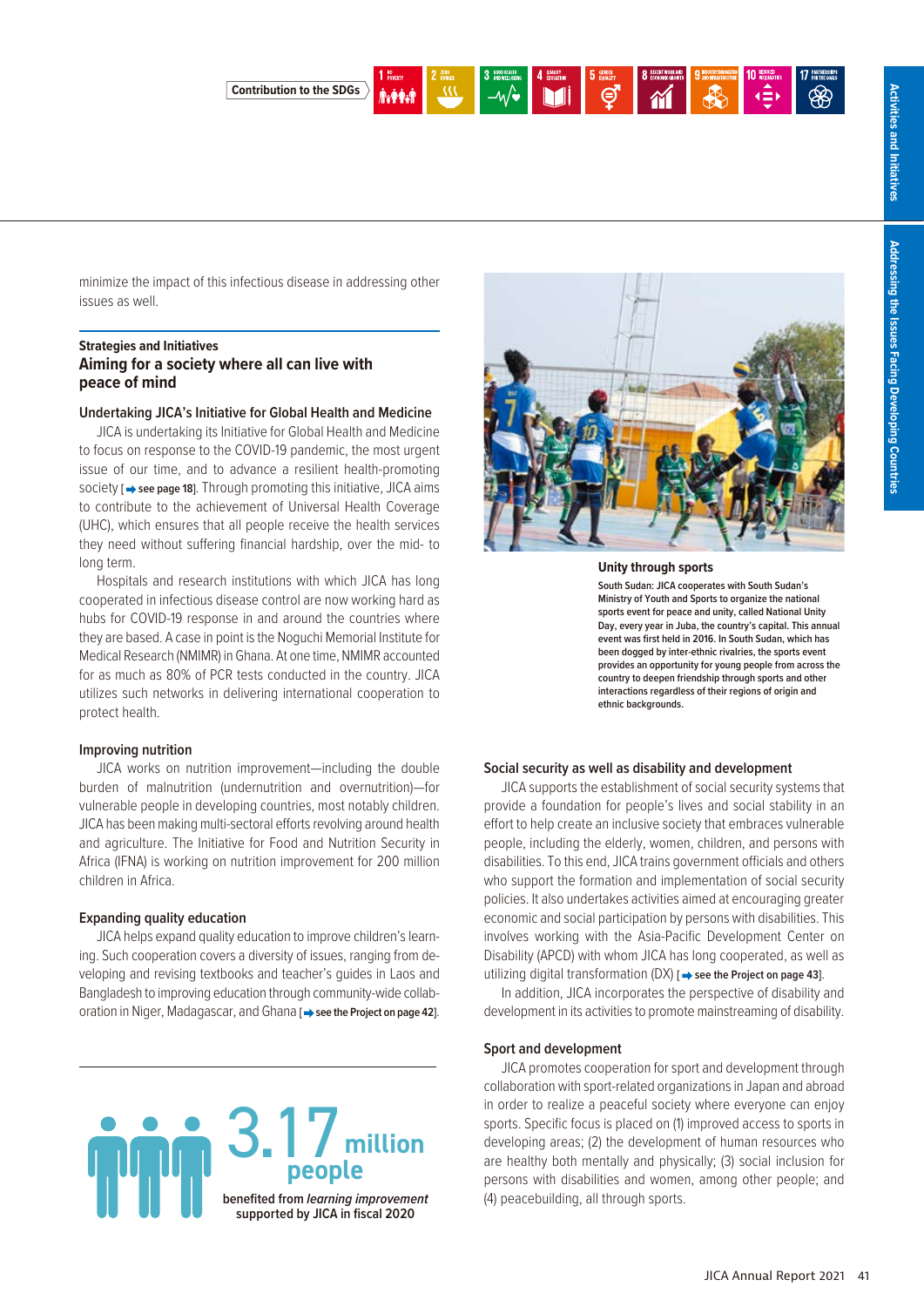# **PROJECT Children's Growth Supported by the Whole Community**

# **School Management Committees at the center of activity**

Primary schools in Madagascar are faced with a number of problems. For example, they often lack classrooms, desks, stationery, and textbooks. Teachers occasionally fail to show up, causing classes to be canceled. Many pupils lack literacy and numeracy skills. To rectify the situation, JICA has been implementing the "School for All" Project in Madagascar since 2016. Under the project, not only parents and teachers but also community members form a School Management Committee (SMC) and take the initiative in improving the environment for children in collaboration with the government.

After receiving training, SMC members have successfully come to analyze problems and develop appropriate plans. Thanks to their efforts, classrooms have been provided, stationery and textbooks purchased, and volunteer-based remedial classes given. Regarding remedial classes, the project has recommended the introduction of the Teaching at the Right Level (TaRL) approach, a proficiency-based teaching method that matches the level of understanding of each student. A threemonth remedial class in 2019 resulted in an average improvement of 20 percentage points in test results for about 170,000 students.

A TV educational program that adopted this remedial class method was produced at the initiative of Madagascar's education minister. This program was aired by the national broadcaster during the pandemic-



**This teacher is using sticks to help pupils' understanding in a remedial arithmetic class held to compensate for class delays due to the pandemic.**

related school closures, helping students with their studies

# **Community-based school lunch at 146 schools**

Activities by SMCs are not limited to the field of education. In 2017, SMCs launched a community-based school lunch program during the agricultural off-season (around January to March every year), when the food supply is limited due to instability in the rice harvest. Community members contributed rice, water, vegetables, and labor for cooking to support this community-based school lunch program.

The number of schools that provide this type of school lunch jumped from 59 in 2019 to 146 in 2021. Amid strong calls from parents, the President of Madagascar has decided to provide school lunch at all primary schools across the country.

JICA has helped spread the learning improvement method and the communitybased school lunch activities, both developed through the project, among some 10,000 schools in Madagascar. It is continuing efforts to roll out these programs across the country in cooperation with international organizations and donors.



## **Morimoto Minako JICA Expert, "School for All" Project (Participatory and Decentralized School Management Support Project)**

I value highlighting outcomes. As far as literacy and numeracy are concerned, it is important to share achievement test outcomes in ways that are clear to community members and teachers. If they implement project activities and see improved outcomes with their own eyes, they will be more confident of themselves and more motivated to take on new activities.

# **VOICE Outcome sharing provides a strong motivator VOICE Building on outcomes originating from West Africa**



# **Kunieda Nobuhiro JICA Senior Advisor**

The "School for All" project was originally implemented in West Africa. Building on the outcomes and lessons learned there, JICA has developed an applied model and has been working to disseminate it across the country with Madagascan partners. The applied model involves a number of advances, including the adoption of the TaRL approach developed by the Pratham Education Foundation in India, as well as the introduction of the community-based school lunch program.